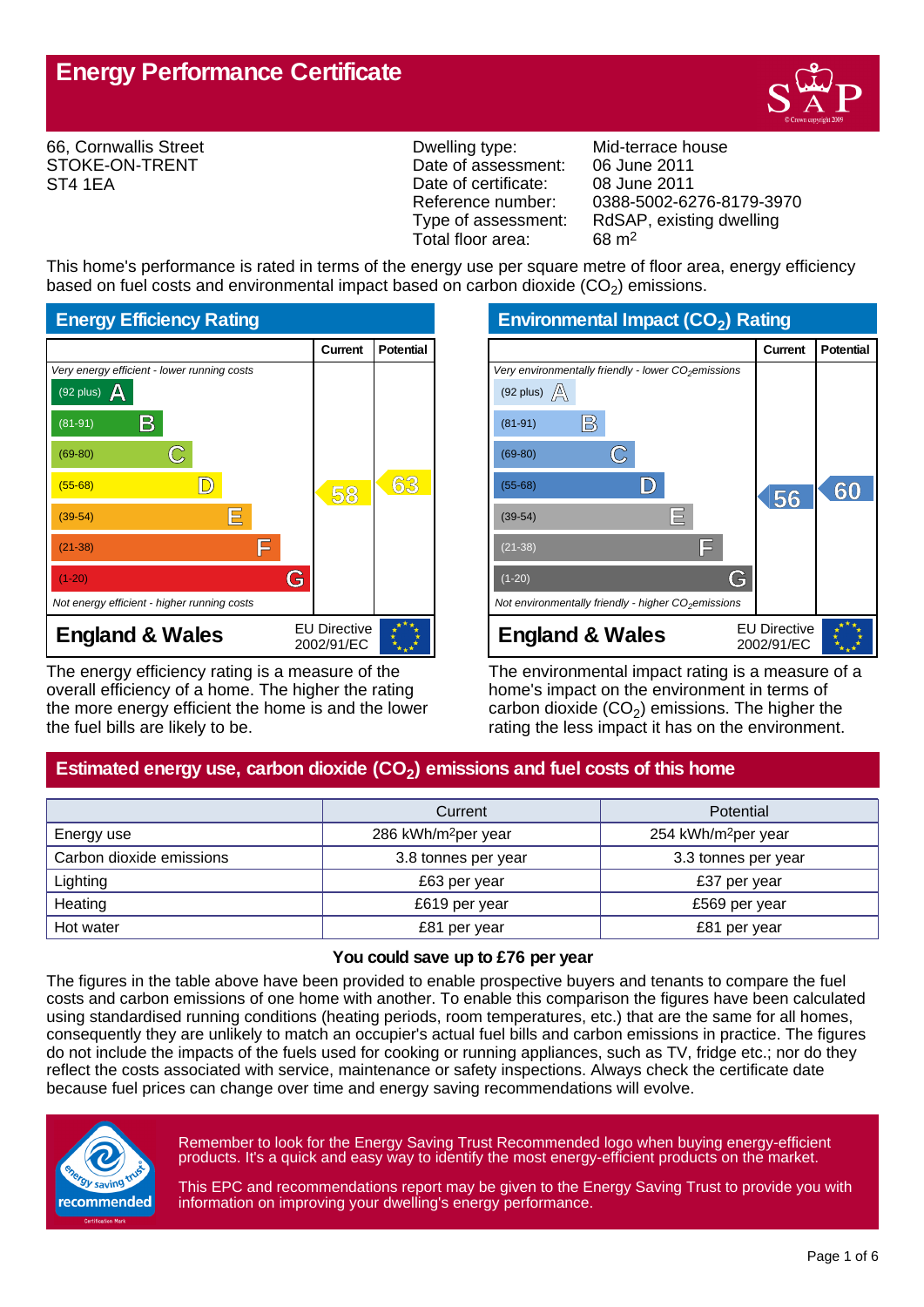## **About this document**

The Energy Performance Certificate for this dwelling was produced following an energy assessment undertaken by a qualified assessor, accredited by Elmhurst Energy Systems Ltd, to a scheme authorised by the Government. This certificate was produced using the RdSAP 2009 assessment methodology and has been produced under the Energy Performance of Buildings (Certificates and Inspections) (England and Wales) Regulations 2007 as amended. A copy of the certificate has been lodged on a national register.

Assessor's accreditation number: EES/007940 Assessor's name: Mr. Richard Whalley Company name/trading name: Louis Taylor Ltd Phone number: 01782 260222 Fax number: 01782 287874 E-mail address: rwhalley@louis-taylor.co.uk<br>Related party disclosure: No related party Related party disclosure:

No 2 Etruria Office Village Festival Park Stoke on Trent Staffordshire ST1 5RQ

### **If you have a complaint or wish to confirm that the certificate is genuine**

Details of the assessor and the relevant accreditation scheme are on the preceding page. You can get contact details of the accreditation scheme from their website at www.elmhurstenergy.co.uk together with details of their procedures for confirming authenticity of a certificate and for making a complaint.

## **About the building's performance ratings**

The ratings on the certificate provide a measure of the buildings overall energy efficiency and its environmental impact, calculated in accordance with a national methodology that takes into account factors such as insulation, heating and hot water systems, ventilation and fuels used. The average Energy Efficiency Rating for a dwelling in England and Wales is band E (rating 50).

Not all buildings are used in the same way, so energy ratings use standard occupancy assumptions which may be different from the specific way you use your home. Different methods of calculation are used for homes and for other buildings. Details can be found at www.communities.gov.uk/epbd.

Buildings that are more energy efficient use less energy, save money and help protect the environment. A building with a rating of 100 would cost almost nothing to heat and light and would cause almost no carbon emissions. The potential ratings on the certificate describe how close this building could get to 100 if all the cost effective recommended improvements were implemented.

### **About the impact of buildings on the environment**

One of the biggest contributors to global warming is carbon dioxide. The way we use energy in buildings causes emissions of carbon. The energy we use for heating, lighting and power in homes produces over a quarter of the UK's carbon dioxide emissions and other buildings produce a further one-sixth.

The average household causes about 6 tonnes of carbon dioxide every year. Adopting the recommendations in this report can reduce emissions and protect the environment. You could reduce emissions even more by switching to renewable energy sources. In addition there are many simple everyday measures that will save money, improve comfort and reduce the impact on the environment. Some examples are given at the end of this report.



**Click www.epcadviser.direct.gov.uk our online tool which uses information from this EPC to show you how to save money on your fuel bills.**

Further information about Energy Performance Certificates can be found under Frequently Asked Questions at www.epcregister.com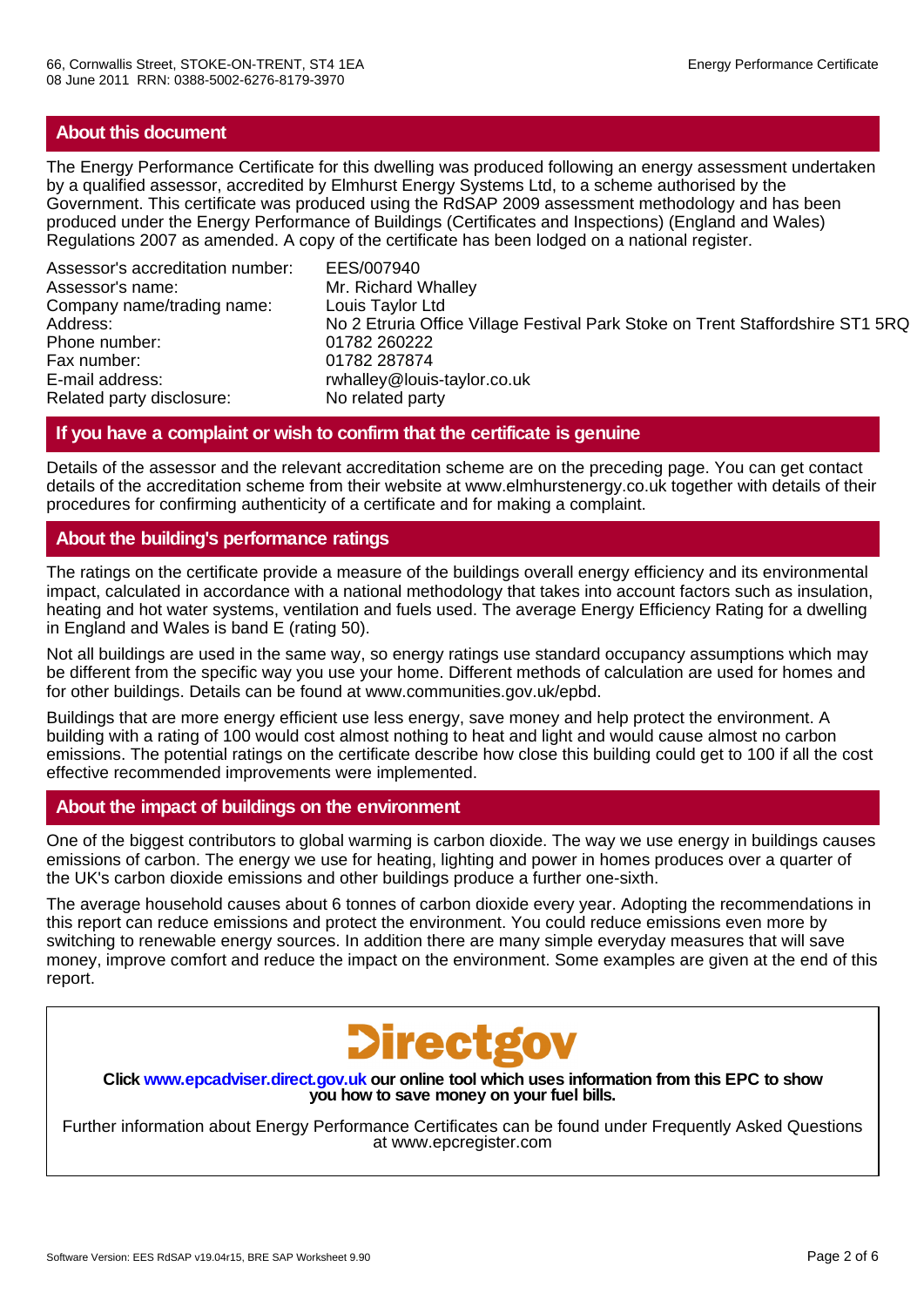The measures below are cost effective. The performance ratings after improvement listed below are cumulative, that is they assume the improvements have been installed in the order that they appear in the table. The indicative costs are representative for most properties but may not apply in a particular case.

|                                                              | <b>Indicative Cost</b> | Typical savings<br>per year | Ratings after improvement |                         |
|--------------------------------------------------------------|------------------------|-----------------------------|---------------------------|-------------------------|
| Lower cost measures                                          |                        |                             | Energy<br>Efficiency      | Environmental<br>Impact |
| Increase loft insulation to 270 mm                           | £100 - £300            | £27                         | D 60                      | D 57                    |
| 2 Low energy lighting for all fixed outlets                  | £13                    | £22                         | D 61                      | D 58                    |
| 3 Upgrade heating controls                                   | £350 - £450            | £27                         | D <sub>63</sub>           | D 60                    |
| Total                                                        |                        | £76                         |                           |                         |
| <b>Potential energy efficiency rating</b><br>D <sub>63</sub> |                        |                             |                           |                         |

Potential environmental impact  $(CO<sub>2</sub>)$  rating ) rating the contraction of the contraction  $\Box$  D 60  $\Box$ 

**Further measures to achieve even higher standards**

The further measures listed below should be considered in addition to those already specified if aiming for the highest possible standards for this home. However you should check the conditions in any covenants, planning conditions, warranties or sale contracts. The indicative costs are representative for most properties but may not apply in a particular case.

| 4 Solar water heating                                | £4,000 - £6,000   | £25  | D 64            | D 62            |
|------------------------------------------------------|-------------------|------|-----------------|-----------------|
| 50 mm internal or external wall<br>insulation        | £5,500 - £14,500  | £92  | C <sub>69</sub> | C <sub>69</sub> |
| 6 Solar photovoltaic panels, 2.5 kWp                 | £11,000 - £20,000 | £207 | C80             | C <sub>80</sub> |
| Enhanced energy efficiency rating<br>C <sub>80</sub> |                   |      |                 |                 |
| Enhanced environmental impact $(CO2)$ rating         |                   |      |                 | C <sub>80</sub> |

Improvements to the energy efficiency and environmental impact ratings will usually be in step with each other. However, they can sometimes diverge because reduced energy costs are not always accompanied by a reduction in carbon dioxide  $(CO_2)$  emissions.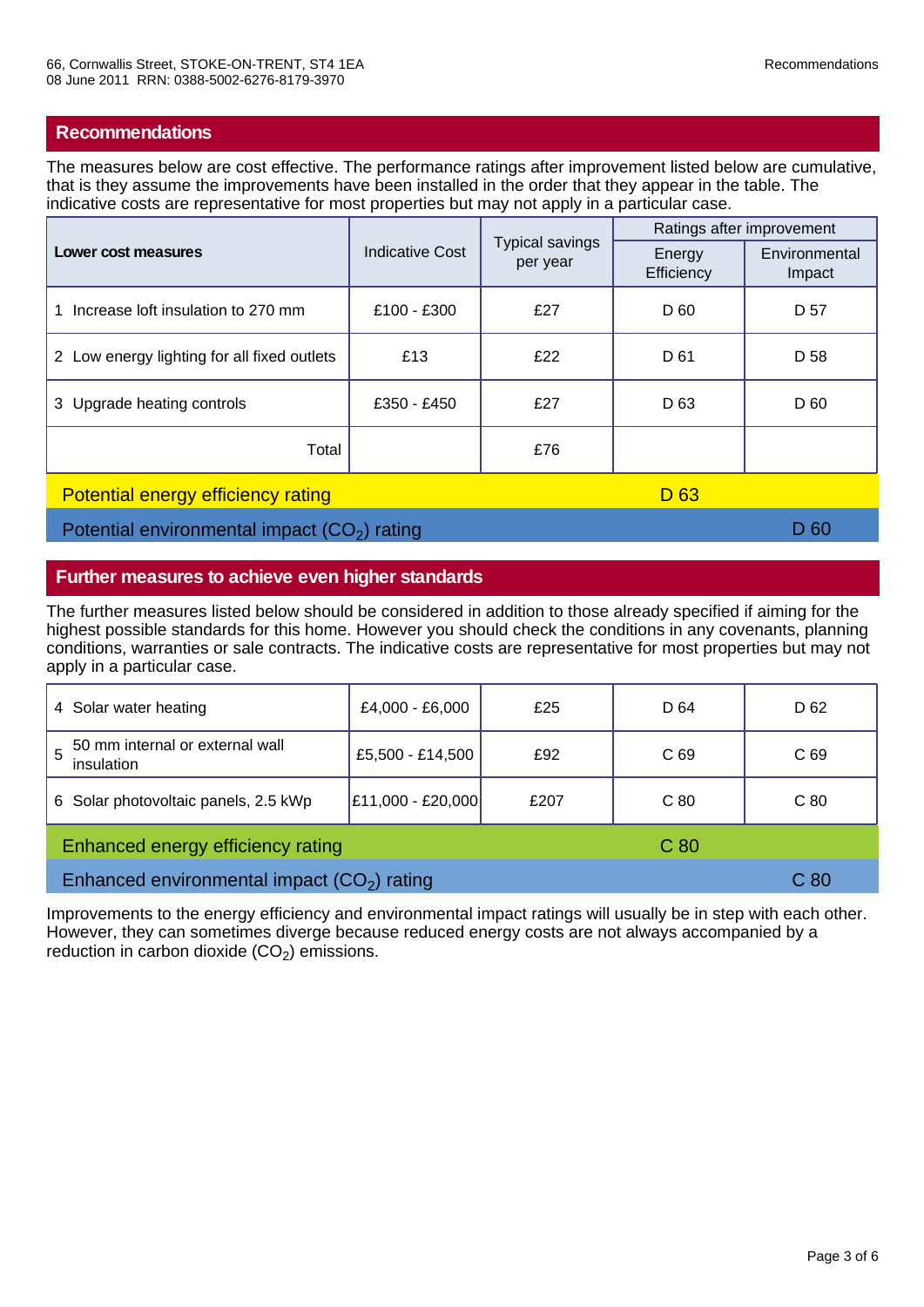## **Summary of this home's energy performance related features**

The table below gives an assessment of the key individual elements that have an impact on this home's energy and environmental performance. Each element is assessed by the national calculation methodology; 1 star means least efficient and 5 stars means most efficient. The assessment does not take into consideration the physical condition of any element. 'Assumed' means that the insulation could not be inspected and an assumption has been made in the methodology based on age and type of construction.

| Element                                     |                                                         | Current performance      |                                          |  |
|---------------------------------------------|---------------------------------------------------------|--------------------------|------------------------------------------|--|
|                                             | Description                                             | <b>Energy Efficiency</b> | Environmental                            |  |
| Walls                                       | Solid brick, as built, no insulation (assumed)          | ★☆☆☆☆                    | ★☆☆☆☆                                    |  |
| Roof                                        | Pitched, insulated at rafters<br>Pitched, no insulation | $\star$ * * * *<br>★☆☆☆☆ | $\star \star \star \star \star$<br>★☆☆☆☆ |  |
| Floor                                       | Solid, no insulation (assumed)                          |                          |                                          |  |
| <b>Windows</b>                              | Fully double glazed                                     | ★★★★☆                    | ★★★★☆                                    |  |
| Main heating                                | Boiler and radiators, mains gas                         | ★★★★☆                    | ★★★★☆                                    |  |
| Main heating controls                       | Programmer, TRVs and bypass                             | ★★★☆☆                    | ★★★☆☆                                    |  |
| Secondary heating                           | Room heaters, mains gas                                 |                          |                                          |  |
| Hot water                                   | From main system                                        | ★★★★☆                    | ★★★★☆                                    |  |
| Lighting                                    | Low energy lighting in 29% of fixed outlets             | ★★★☆☆                    | ★★★☆☆                                    |  |
| Current energy efficiency rating            |                                                         | D 58                     |                                          |  |
| Current environmental impact $(CO2)$ rating |                                                         |                          | D 56                                     |  |

### **Low and zero carbon energy sources**

None

### **Renewable Heat Incentive**

You could receive 20 years of RHI payments and help reduce carbon emissions by replacing your existing heating system with one that generates renewable heat and, where appropriate, having your loft insulated to 150 mm and cavity walls filled. The energy required for space and water heating shown below would form the basis of the payments. The Department of Energy and Climate Change has up-to date information on technologies supported and the support levels at www.decc.gov.uk/rhi.

This dwelling: Loft insulation less than 150 mm, Cavity walls not present

| Heat demand for RHI          | Existing dwelling | With loft<br>insulation only | With cavity<br>insulation only | With loft and<br>cavity insulation |
|------------------------------|-------------------|------------------------------|--------------------------------|------------------------------------|
| Space heating (kWh per year) | 10.131            | 9.587                        |                                |                                    |
| Water heating (kWh per year) | 1.984             |                              |                                |                                    |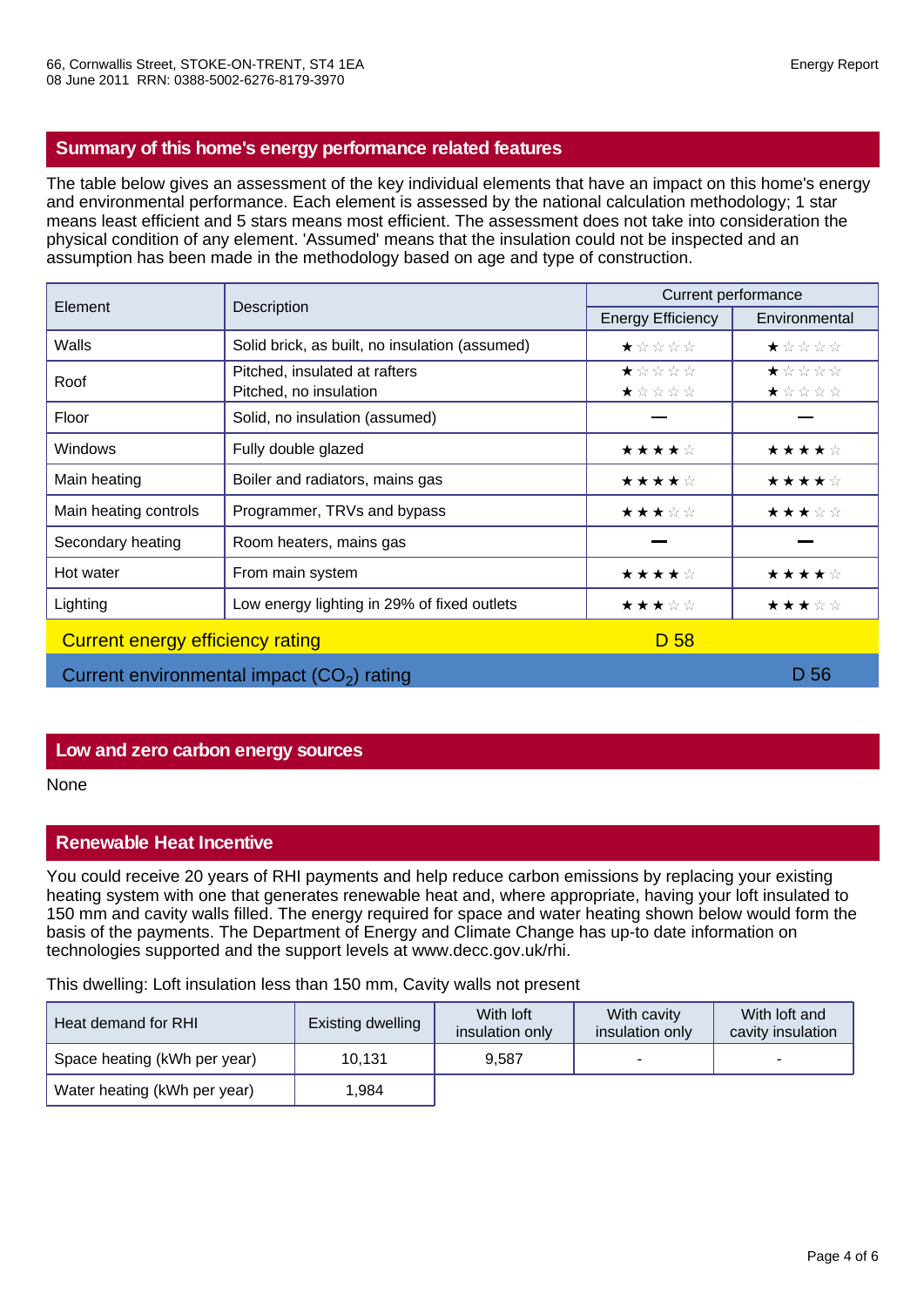## **About the cost effective measures to improve this home's performance ratings**

If you are a tenant, before undertaking any work you should check the terms of your lease and obtain approval from your landlord if the lease either requires it, or makes no express provision for such work.

#### **Lower cost measures**

These measures are relatively inexpensive to install and are worth tackling first. The indicative costs of measures included earlier in this EPC include the costs of professional installation in most cases. Some of the cost effective measures below may be installed as DIY projects which will reduce the cost. DIY is not always straightforward, and sometimes there are health and safety risks, so take advice before carrying out DIY improvements.

### **1 Loft insulation**

Loft insulation laid in the loft space or between roof rafters to a depth of at least 270 mm significantly reduces heat loss through the roof, improving levels of comfort, reducing energy use and lowering fuel bills. The loft space must have adequate ventilation to prevent dampness. Further information about loft insulation and details of local contractors can be obtained from the National Insulation Association (www.nationalinsulationassociation.org.uk).

#### **2 Low energy lighting**

Low energy light bulbs last up to 12 times longer than ordinary ones and reduce lighting costs.

### **3 Heating controls (room thermostat)**

The heating system should have a room thermostat to enable the boiler to switch off when no heat is required. The thermostatic radiator valve should be removed from any radiator in the same room as the thermostat. Ask a heating engineer to do this work.

## **About the further measures to achieve even higher standards**

Further measures that could deliver even higher standards for this home. You should check the conditions in any covenants, planning conditions, warranties or sale contracts before undertaking any of these measures. If you are a tenant, before undertaking any work you should check the terms of your lease and obtain approal from your landlord if the lease either requires it, or makes no express provision for such work.

#### **4 Solar water heating**

A solar water heating panel uses the sun to pre-heat the hot water supply, significantly reducing demand on the heating system to provide hot water and hence save fuel and money. You could be eligible for Renewable Heat Incentive payments which could appreciably increase the savings beyond those shown on your EPC, provided that both the product and the installer are certified by the Microgeneration Certification Scheme (or equivalent). Details of local MCS installers are available at www.microgenerationcertification.org.

#### **5 Internal or external wall insulation**

Solid wall insulation involves adding a layer of insulation to either the inside or the outside surface of the external walls, which reduces heat loss and lowers fuel bills. Further information can be obtained from the National Insulation Association (www.nationalinsulationassociation.org.uk).

#### **6 Solar photovoltaic (PV) panels**

A solar PV system converts light directly into electricity via panels placed on the roof and can be used throughout the home. Building Regulations apply to this work and planning restrictions may apply. You could be eligible for a Feed-in Tariff which could appreciably increase the savings beyond those shown on your EPC, provided that both the product and the installer are certified by the Microgeneration Certification Scheme (or equivalent). Details of local MCS installers are available at www.microgenerationcertification.org.